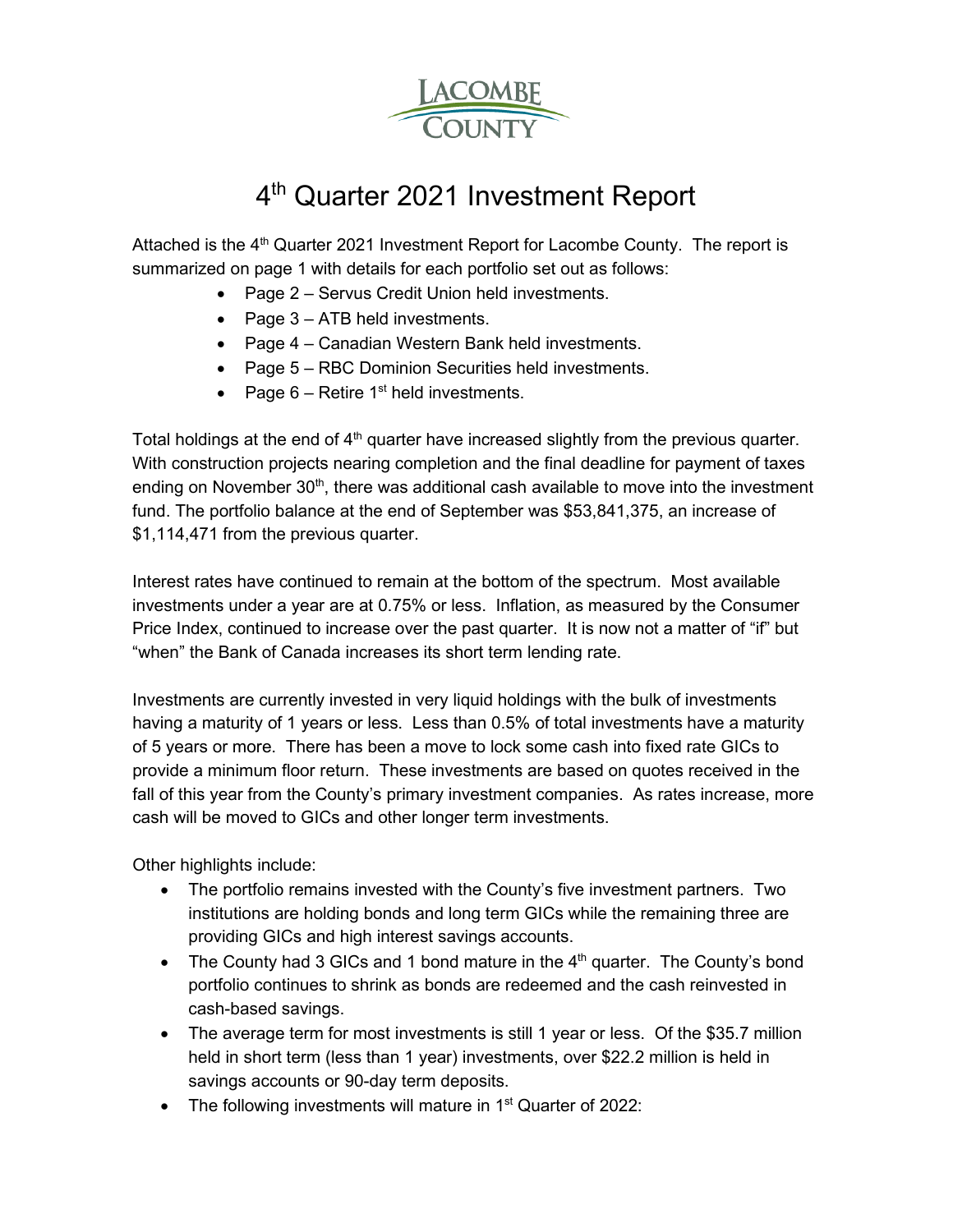

o Retire First – 1 Bond – Bank of Nova Scotia - March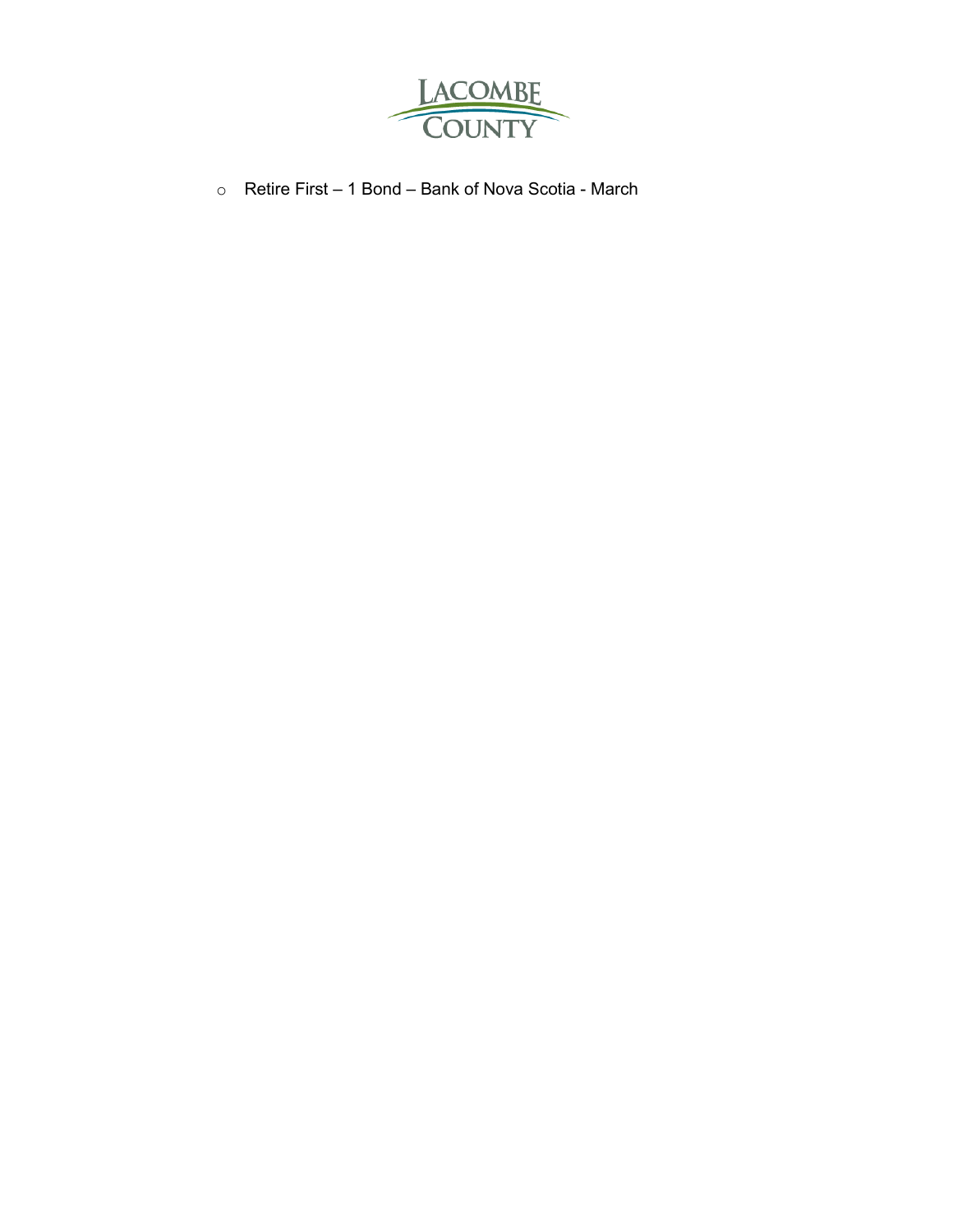## **LACOMBE COUNTY INVESTMENT REPORT AS AT**

**December 31, 2021**

.

| <b>Asset Mix</b>                | <b>Current</b>               |              | <b>Previous</b>    |              |                           |             |           |  |
|---------------------------------|------------------------------|--------------|--------------------|--------------|---------------------------|-------------|-----------|--|
|                                 | Quarter                      |              | Quarter            |              |                           | Change      |           |  |
|                                 |                              |              |                    |              |                           |             |           |  |
| <b>By Type</b>                  |                              |              |                    |              |                           |             |           |  |
| Cash                            | 13,988,323<br>\$             | $25.98\%$ \$ | 14,447,581         | 27.40%       | \$                        | (459, 258)  | $-3.18%$  |  |
| <b>GICs &amp; Term Deposits</b> | 30,599,043                   | 56.83%       | 28,851,727         | 54.72%       |                           | 1,747,316   | 6.06%     |  |
| <b>Bonds and Fixed Income</b>   | 9,254,009                    | 17.19%       | 9,427,596          | 17.88%       |                           | (173, 587)  | $-1.84%$  |  |
| Total                           | \$53,841,375                 | 100%         | \$52,726,904       | 100%         | $\boldsymbol{\mathsf{S}}$ | 1,114,471   | 2.11%     |  |
|                                 |                              |              |                    |              |                           |             |           |  |
| <b>By Term</b>                  |                              |              |                    |              |                           |             |           |  |
| Investments by Term             |                              |              |                    |              |                           |             |           |  |
| Less than 1 Year                | 35,748,158<br>\$             | 66.39%       | \$32,432,348       | $61.51\%$ \$ |                           | 3,315,810   | 10.22%    |  |
| 1 to 5 Year                     | 17,873,040<br>\$             | 33.20%       | 20,074,379         | 38.07%       |                           | (2,201,339) | $-10.97%$ |  |
| Greater than 5 Year             | 220,177                      | 0.41%        | 220,177            | 0.42%        |                           | 0           | 0.00%     |  |
| <b>Total</b>                    | 53,841,375<br>$\mathfrak{L}$ | 100%         | \$52,726,904       | 100%         | $\boldsymbol{\mathsf{S}}$ | 1,114,471   | 2.11%     |  |
|                                 |                              |              |                    |              |                           |             |           |  |
| <b>By Financial Advisor</b>     |                              |              |                    |              |                           |             |           |  |
| Servus                          | 11,354,603<br>\$             | $21.09\%$ \$ | 13,693,333         | 25.97%       | \$                        | (2,338,730) | $-17.08%$ |  |
| <b>ATB</b>                      | 14,078,153                   | 26.15%       | 14,055,068         | 26.66%       |                           | 23,085      | 0.16%     |  |
| <b>CWB</b>                      | 19,154,610                   | 35.57%       | 15,068,756         | 28.58%       |                           | 4,085,854   | 29.07%    |  |
| <b>RBC</b>                      | 5,489,241                    | 10.20%       | 5,489,241          | 10.41%       |                           |             | 0.00%     |  |
| <b>Retire 1st</b>               | 3,764,768                    | 6.99%        | 4,420,506          | 8.38%        |                           | (655, 738)  | $-14.83%$ |  |
| Total                           | \$53,841,375                 |              | 100% \$ 52,726,904 | 100%         | $\mathfrak{L}$            | 1,114,471   | 2.11%     |  |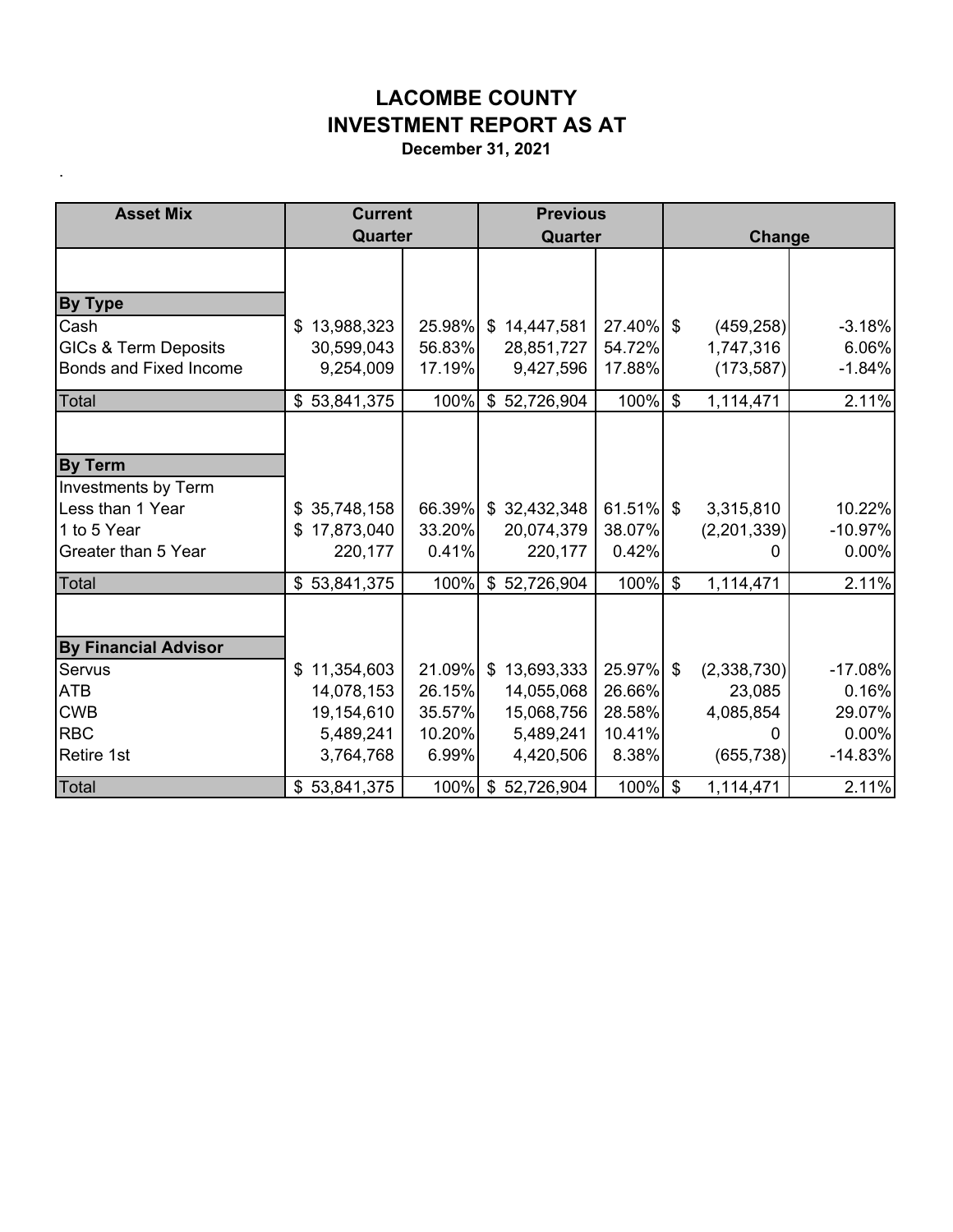| <b>PLACE OF ISSUE</b>               | <b>AMOUNT</b>   | <b>INTEREST</b> | <b>INVESTMENT</b> | <b>MATURITY</b> |                                       |
|-------------------------------------|-----------------|-----------------|-------------------|-----------------|---------------------------------------|
|                                     |                 | <b>RATE</b>     | <b>DATE</b>       | <b>DATE</b>     | <b>Bond Rating/Guarantee</b>          |
| <b>SERVUS CREDIT UNION</b>          |                 |                 |                   |                 | Credit Union Deposit Guarantee        |
| GIC #229                            | 6,773.81        | 0.75%           | 1-Oct-21          | 1-Oct-22        |                                       |
| GIC #230                            | 30,471.18       | 0.72%           | 19-Oct-21         | 19-Oct-22       |                                       |
|                                     |                 |                 |                   |                 |                                       |
| <b>SERVUS LONG TERM INVESTMENTS</b> |                 |                 |                   |                 | <b>Credit Union Deposit Guarantee</b> |
| GIC #162                            | 2,235,536.79    | 2.65%           | 30-Oct-17         | 29-Oct-22       |                                       |
| GIC #202                            | 2,627,328.55    | 3.07%           | 21-Sep-18         | 21-Sep-22       |                                       |
| GIC #211                            | 2,205,317.83    | 3.10%           | 27-Nov-18         | 27-Nov-22       |                                       |
| GIC #216                            | 3,028,776.99    | 2.80%           | 12-Feb-19         | 11-Feb-23       |                                       |
| <b>TOTAL SERVUS CREDIT</b>          | \$10,134,205.15 |                 |                   |                 |                                       |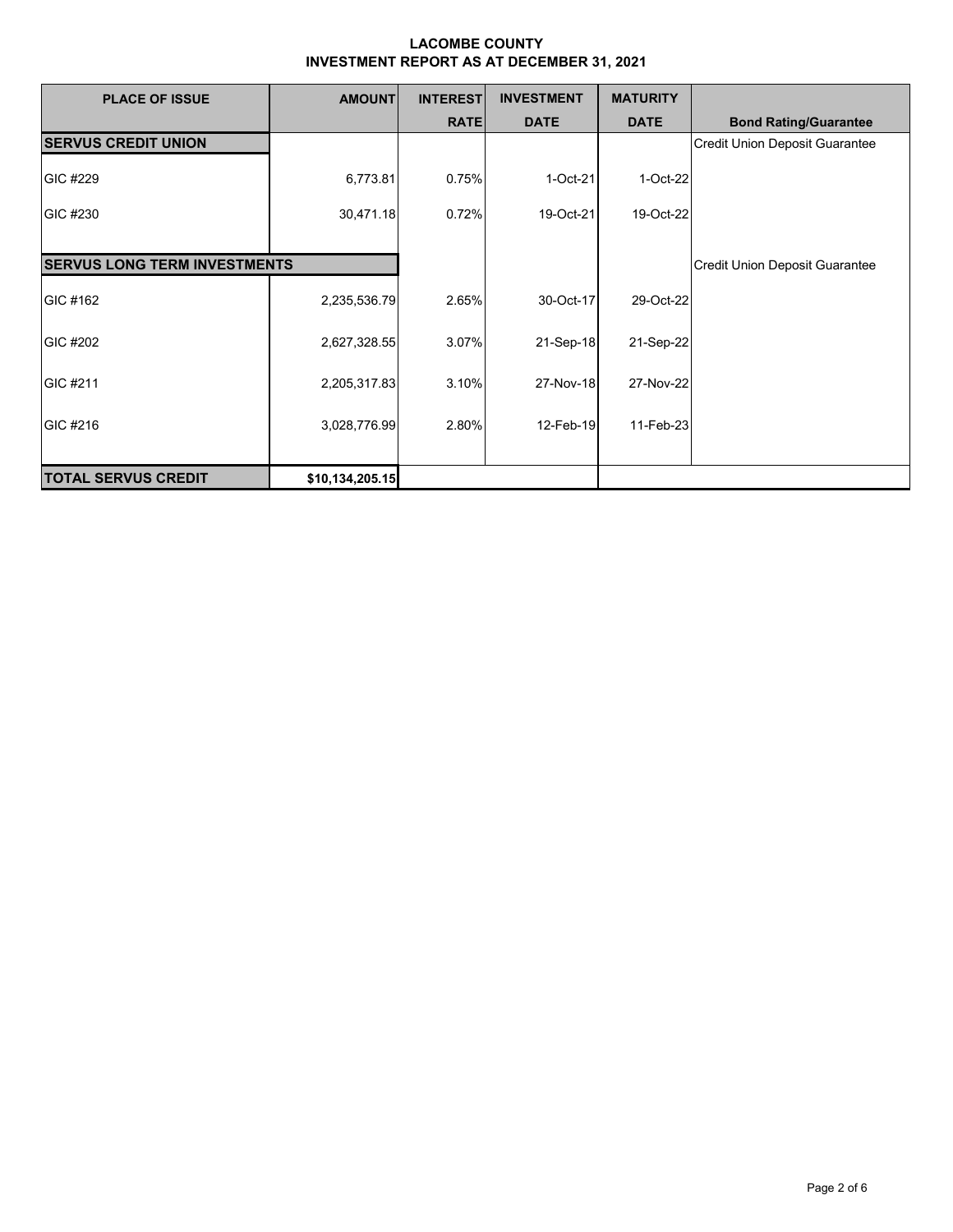| <b>PLACE OF ISSUE</b>      | <b>AMOUNT</b>   | <b>INTEREST</b> | <b>INVESTMENT</b> | <b>MATURITY</b> |                               |
|----------------------------|-----------------|-----------------|-------------------|-----------------|-------------------------------|
|                            |                 | <b>RATE</b>     | <b>DATE</b>       | <b>DATE</b>     | <b>Bond Rating/Guarantee</b>  |
| <b>ATB FINANCIAL</b>       |                 |                 |                   |                 |                               |
| Notice Demand Account      | 89,830.24       | 0.85%           | 19-Sep-19         |                 | 31-Dec-21 Province of Alberta |
| <b>Cash Account</b>        | 13,988,323.04   | 0.65%           |                   |                 | 31-Dec-21 Povince of Alberta  |
|                            |                 |                 |                   |                 |                               |
| <b>TOTAL ATB FINANCIAL</b> | \$14,078,153.28 |                 |                   |                 |                               |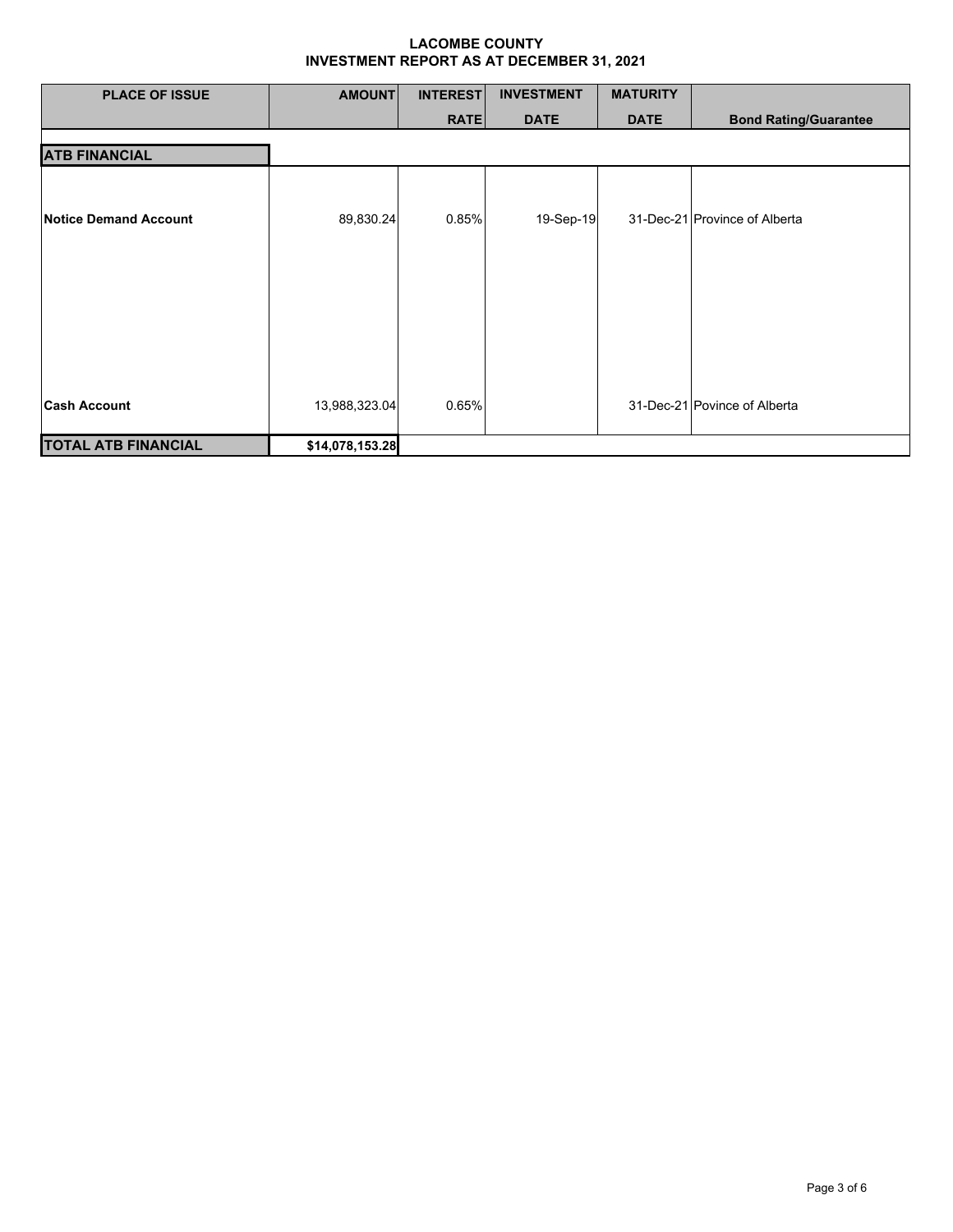| <b>PLACE OF ISSUE</b>              | <b>AMOUNT</b>   | <b>INTEREST</b> | <b>INVESTMENT</b> | <b>MATURITY</b> |                              |
|------------------------------------|-----------------|-----------------|-------------------|-----------------|------------------------------|
|                                    |                 | <b>RATE</b>     | <b>DATE</b>       | <b>DATE</b>     | <b>Bond Rating/Guarantee</b> |
| <b>CANADIAN WESTERN BANK</b>       |                 |                 |                   |                 |                              |
|                                    |                 |                 |                   |                 |                              |
| <b>Flex Notice Account</b>         | 8,089,110.38    | 1.00%           | 24-Dec-20         | 31-Dec-21       |                              |
| GIC #101013158957                  | 6,051,000.00    | 0.85%           | 24-Dec-20         | 24-Dec-23       |                              |
| GIC #101013158798                  | 1,014,500.00    | 1.45%           | 24-Dec-20         | 24-Dec-22       |                              |
| GIC #101014060139                  | 2,000,000.00    | 2.30%           | 23-Dec-21         | 23-Dec-24       |                              |
| GIC #101014060163                  | 2,000,000.00    | 1.95%           | 23-Dec-21         | 23-Dec-23       |                              |
|                                    |                 |                 |                   |                 |                              |
|                                    |                 |                 |                   |                 |                              |
|                                    |                 |                 |                   |                 |                              |
| <b>TOTAL CANADIAN WESTERN BANK</b> | \$19,154,610.38 |                 |                   |                 |                              |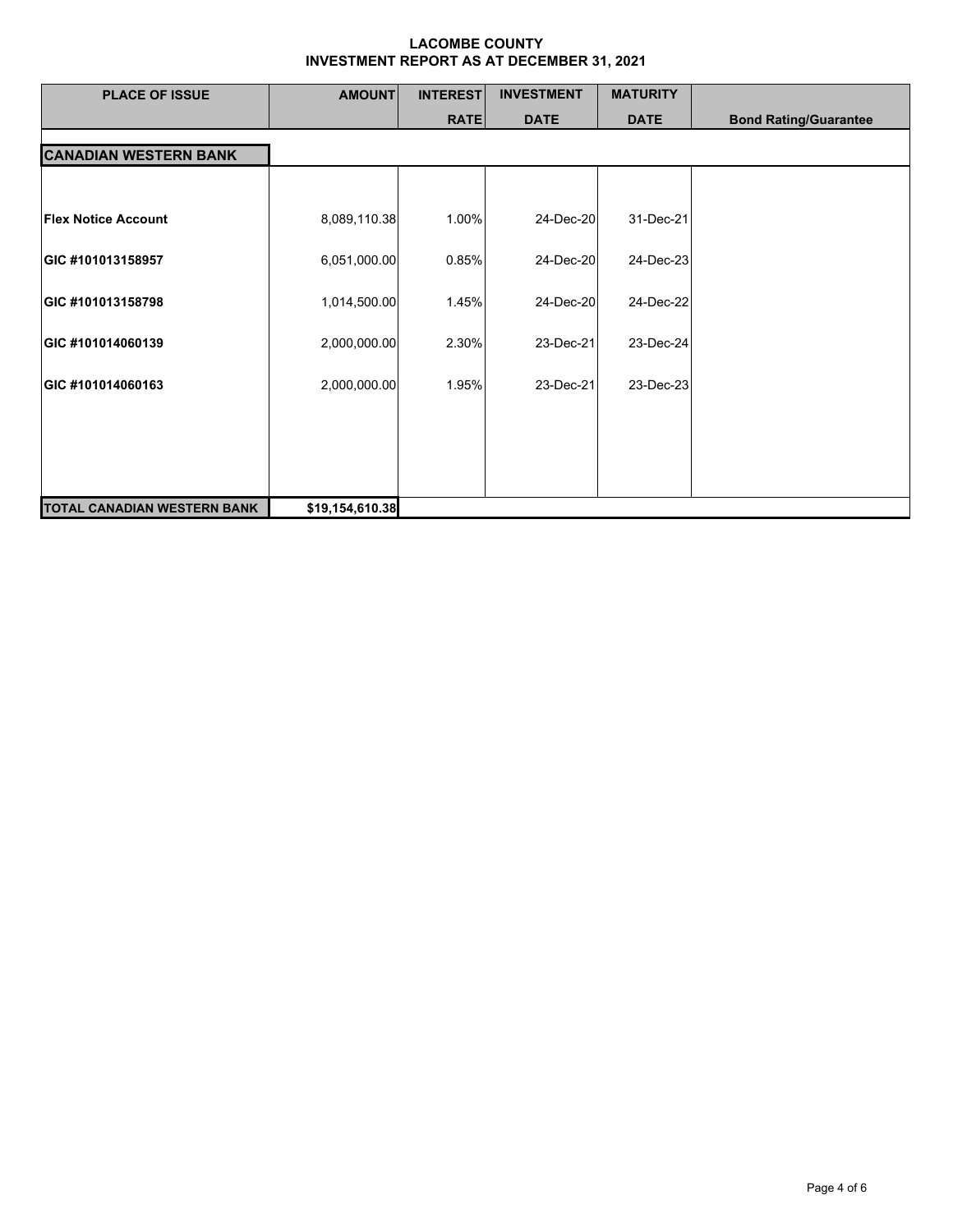| <b>PLACE OF ISSUE</b>          | <b>AMOUNT</b>  | <b>INTEREST</b><br><b>RATE</b> | <b>MATURITY</b><br><b>AMOUNT</b> | <b>INVESTMENT</b><br><b>DATE</b> | <b>MATURITY</b><br><b>DATE</b> | <b>Bond Rating/Guarantee</b>       |
|--------------------------------|----------------|--------------------------------|----------------------------------|----------------------------------|--------------------------------|------------------------------------|
| <b>RBC DOMINION SECURITIES</b> |                |                                |                                  |                                  |                                |                                    |
| <b>Province of Quebec</b>      | 250,068.21     | 3.26%                          | 342,888.00                       | 02-Jun-14                        | 01-Apr-24                      | $R1$ (mid)<br>A(high)              |
| <b>Province of Quebec</b>      | 199,662.42     | 3.47%                          | 314,330.00                       | 21-Dec-16                        | 01-Apr-30                      | $R1$ (mid)<br>A(high)              |
| <b>B2B Bank</b>                | 88,000.00      | 2.15%                          | 97,875.62                        | 31-May-17                        |                                | 31-May-22 Canada Deposit Insurance |
| <b>Laurentian Bank</b>         | 88,000.00      | 2.15%                          | 97,875.62                        | 31-May-17                        |                                | 31-May-22 Canada Deposit Insurance |
| <b>Canadian Tire Bank</b>      | 88,000.00      | 2.15%                          | 97,875.62                        | 31-May-17                        |                                | 31-May-22 Canada Deposit Insurance |
| <b>Versa Bank</b>              | 88,000.00      | 2.15%                          | 97,875.62                        | 31-May-17                        |                                | 31-May-22 Canada Deposit Insurance |
| <b>Province of Ontario</b>     | 262,778.48     | 2.66%                          | 369,746.00                       | 05-Jun-17                        | 02-Jun-30                      | $R1$ (mid)<br>AA(low)              |
| <b>Province of Ontario</b>     | 220, 177. 47   | 2.38%                          | 281,737.00                       | 09-Jun-17                        | 02-Dec-27                      | $R1$ (mid)<br>AA(low)              |
| <b>Nova Scotia Power</b>       | 443,557.97     | 2.40%                          | 500,986.00                       | 08-Jan-18                        | 26-Feb-23                      | $R1$ (mid)<br>A(high)              |
| Quebec Hydro                   | 560,662.31     | 2.55%                          | 639,643.00                       | 25-May-18                        | 15-Aug-23                      | $R1$ (mid)<br>A(high)              |
| <b>Province of Ontario</b>     | 378,137.34     | 2.51%                          | 430,672.00                       | 12-Jun-18                        | 08-Sep-23                      | $R1$ (mid)<br>AA(low)              |
|                                |                |                                |                                  |                                  |                                |                                    |
| <b>Canadian Western Bank</b>   | 85,000.00      | 3.27%                          | 99,845.55                        | 11-Jun-18                        |                                | 12-Jun-23 Canada Deposit Insurance |
| <b>Home Trust Company</b>      | 85,000.00      | 3.18%                          | 99,410.99                        | 11-Jun-18                        |                                | 12-Jun-23 Canada Deposit Insurance |
| <b>Laurentian Bank</b>         | 85,000.00      | 3.20%                          | 99,507.42                        | 11-Jun-18                        |                                | 12-Jun-23 Canada Deposit Insurance |
| <b>Peoples Trust</b>           | 85,000.00      | 3.10%                          | 99,025.98                        | 11-Jun-18                        |                                | 12-Jun-23 Canada Deposit Insurance |
| <b>SBI Canada Bank</b>         | 85,000.00      | 2.95%                          | 98,307.30                        | 11-Jun-18                        |                                | 12-Jun-23 Canada Deposit Insurance |
| <b>Royal Bank</b>              | 474,812.00     | 3.10%                          | 536,483.47                       | 20-Dec-18                        | 20-Dec-22                      | R1(high)<br>AA                     |
| <b>Bank of Nova Scotia</b>     | 1,259,935.00   | 1.62%                          | 1,301,087.55                     | 25-May-20                        | 25-May-22                      | R1(high)<br>AA                     |
| <b>Bank of Nova Scotia</b>     | 662,450.00     | 1.52%                          | 682,798.40                       | 04-Jun-20                        | 06-Jun-22                      | R1(high)<br>AA                     |
|                                |                |                                |                                  |                                  |                                |                                    |
| <b>Cash Account</b>            | 0.00           |                                |                                  |                                  |                                |                                    |
| <b>TOTAL RBC DOMINION</b>      | \$5,489,241.20 |                                |                                  |                                  |                                |                                    |